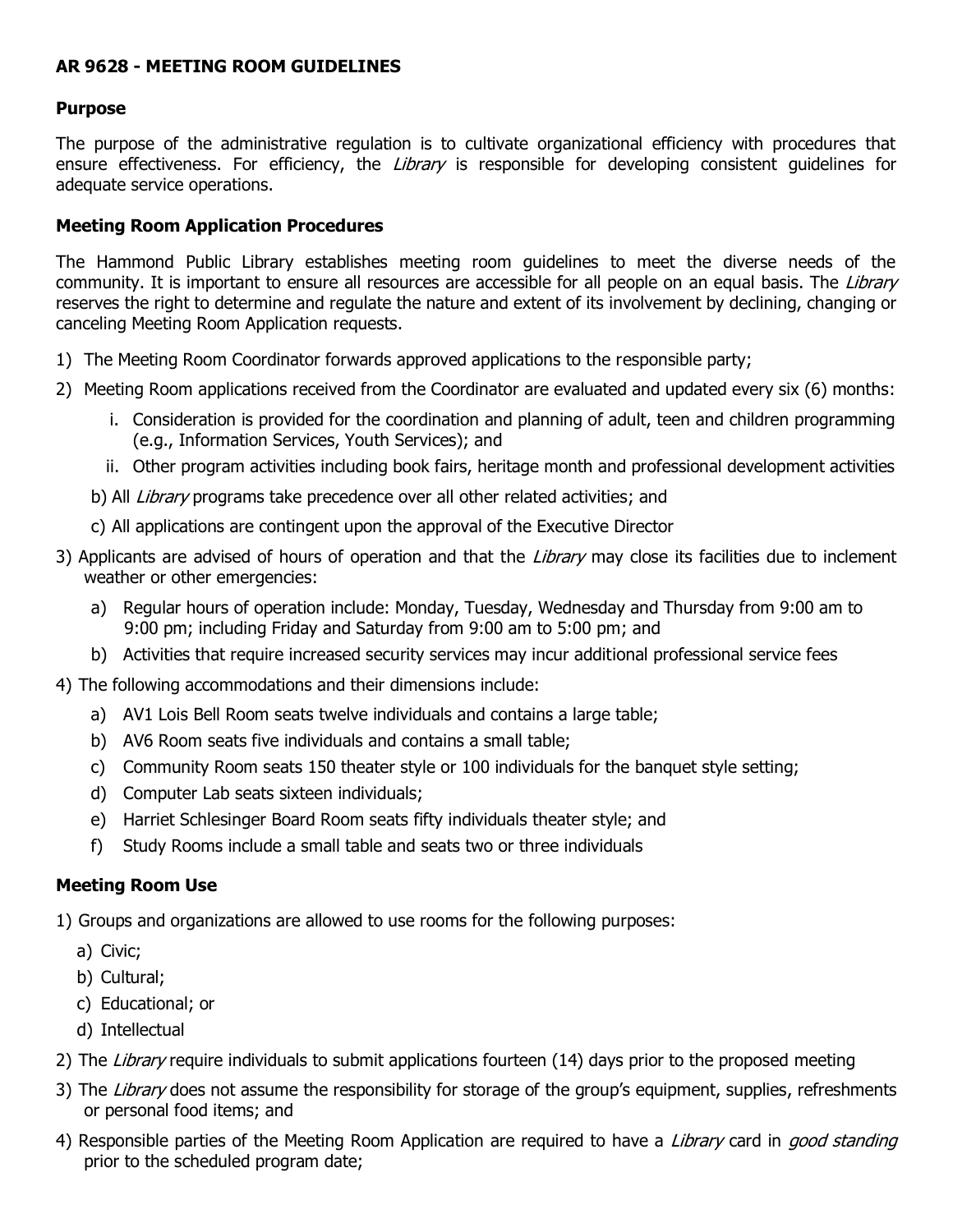5) For security purposes, rooms reserved before or after regular hours of operations shall be assessed an additional fifty (\$50.00) dollar per hour fee at the time of the reservation:

a) Special arrangements shall also depend on the availability of Library personnel for security purposes

- 6) Rooms may not be used as a business space to conduct or promote business activity;
- 7) Rooms may not be used for personal celebrations or private social activities;
- 8) Rooms may only be used for the purpose designated and / or described on the Application;
- 9) Upon approval, rooms may be used by Hammond community businesses for training purposes;
- 10) The Library prohibits unapproved fundraising campaign including political activities;
- 11) The Library prohibits unapproved buying, selling products and services, raffles, cash handling or money collection activities; and
- 12) The Library does not advocate or endorse comments, views and opinions expressed by the group

# **Meeting Room Applicant's Responsibilities**

- 1) Responsible parties that sign either the Application and / or the Room Report assumes full responsibility and financial liability for the following:
	- a) Conduct on behalf of the meeting room attendees;
	- b) Meeting Room cancellations:
		- i. The Library requires prior notification of cancellation at least twenty-four hours in advance;
		- ii. A non-refundable ten (\$10.00) dollars fee shall be assessed if notification is not received within twenty-four hours; and
		- iii. Assessed cancellation fees must be paid prior the next meeting scheduled
	- c) Reporting any time changes relative to the meeting room reservation;
	- d) Damages related to carpet, flooring, furniture and equipment; and
	- e) Additional housekeeping and any other cleaning beyond regular maintenance
- 2) Groups are restricted from attaching adhesive substances to doors, floors, walls and ceiling fixtures;
- 3) The responsible party shall be required to leave room in same condition to maintain privileges;
- 4) Cigarette smoking shall be prohibited on the premises including inside the meeting room, restroom areas or near door entrances and / or the parking lot;
- 5) Alcoholic beverages including combustible and flammable items are not allowed on the premises;
- 6) The responsible party shall not be allowed to occupy or setup rooms no more than sixty (60) minutes prior to meeting or program activities;
- 7) The responsible party shall also be required to provide the complete Meeting Room Report before closing
- 8) The responsible party assumes responsibility for vacating the room ten (10) minutes before closing; and

# **Procedures for Handling Cancellations, No Shows including Damages and Unusual Cleaning Fees**

- 1) The responsible party of the organization or group that seeks to reserve a meeting room by completing the AR 9628.1 Meeting Room Application or AR 9628.2 Meeting Room Application shall be required to inform the Meeting Room Coordinator of her / his decision to cancel the scheduled meeting room reservation at least twenty-four (24) hours in advance; and
	- a) If the responsible party decides to cancel the meeting room reservation less than twenty-four (24) hours, he / she must submit a ten (\$10.00) dollars cancellation fee;
- 2) Upon receiving notice from the responsible party of the group or organization, the Meeting Room Coordinator shall add the ten (\$10.00) dollars cancellation fee to the patron record; and: